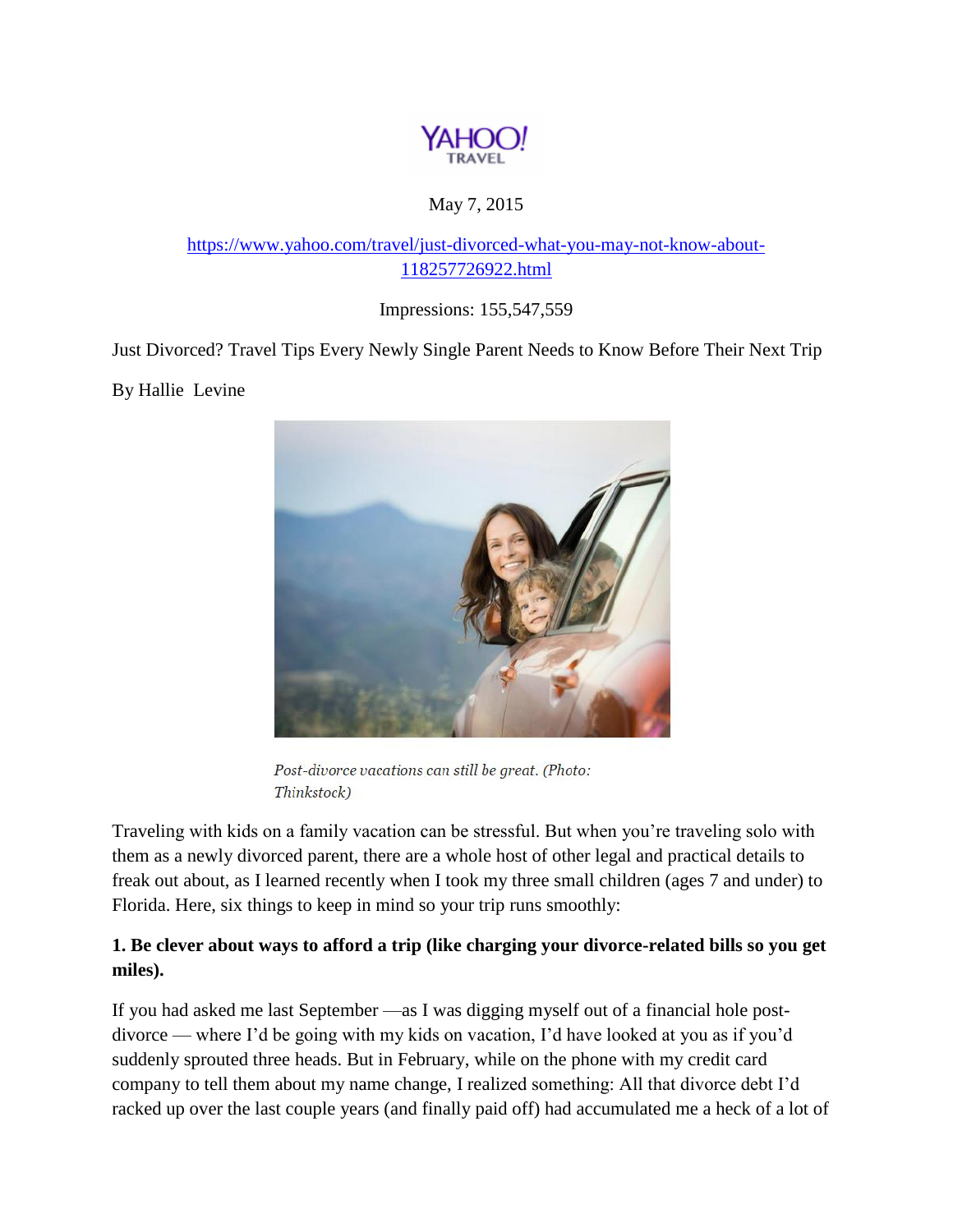sky miles and hotel points. A few phone calls later, I'd learned I could book a five-night stay at a four-star hotel in Florida over my kids' spring break. Bonus: I even had extra points to get a room for Nana (my mother), so she could come and help me with my littles now that I was a single mom.

But even if you don't have that option, there are plenty of ways to travel inexpensively — like road trips: "One of my son's favorite trips ever was a road trip we did when he was 11 with another divorced mom who had a boy around the same age," recalls Christina Pesoli, a Texas divorce attorney and author of *[Break Free from the Divortex: Power Through Your Divorce and](http://www.amazon.com/Break-Free-Divortex-Through-Divorce/dp/1580055354)  [Launch Your New Life](http://www.amazon.com/Break-Free-Divortex-Through-Divorce/dp/1580055354)*. "We drove to Houston to visit NASA and stayed with my sister. He had a blast, and it cost me virtually nothing other than gas and food." Or consider a vacation rental (you can find them at sites like [homeaway.com\)](http://www.homeaway.com/), which often provides twice the space at half the cost of a hotel room with budget-friendly amenities such as kitchens (so you don't have to spend money eating out) and washing machines (so you can pack less and avoid paying hefty bagcheck fees).

#### **2. Give your ex plenty of advance notice.**

When you got divorced, most likely a parenting plan was incorporated into the divorce decree. Before booking the trip, check it, and if there are any stipulations about travel and vacations, make sure everything is cleared with your ex before you go. Pesoli learned this the hard way when she forgot to check her divorce decree before booking a trip to Mexico with her daughter. "The decree required 21 days notice," she says, which she didn't remember. Her ex-husband refused to give his consent, telling Pesoli he'd have the cops meet her at the airport if she tried to leave. "I had already bought airline tickets, and my daughter was looking forward to visiting her grandmother and grandfather who lived in San Miguel part of the year, so I was kind of stuck," she recalls. Her ex finally agreed, under the condition that she go through eight years of family photos before the trip and give him every single duplicate she had before leaving. "I ended up doing it — it was either that or A) miss the trip and lose a bunch of money and disappoint my daughter and my parents, or B) go to court and spend a bunch of money on legal fees," she says.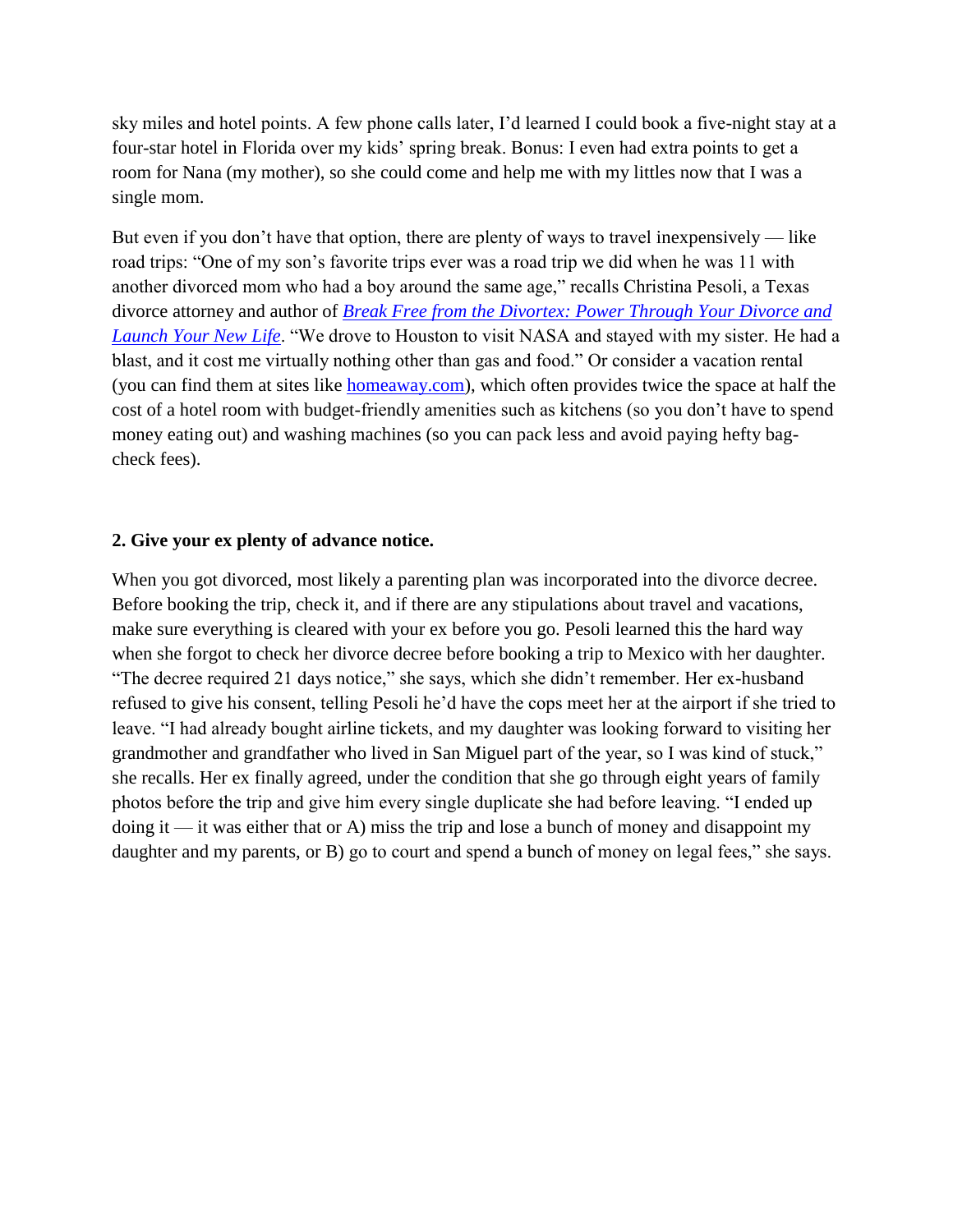

#### **3. Know what paperwork you need to travel with.**

The night before the flight to Florida, I had a mild panic attack. I realized the kids and I now had different last names. I had visions of being apprehended at airport check-in by burley security guards for kidnapping. I decided to bring both their birth certificates and my divorce settlement agreement in the diaper bag. Though nobody asked me for them (likely because I was traveling domestically, says the TSA), it's best to bring them anyway to be safe. And you'll definitely need these if you are traveling internationally. In fact, you'll need your ex-spouse to provide a notarized consent form giving permission for you to travel with the kids during your desired dates if you're leaving the country. And make sure you get that early — at least a month before you leave, if possible. Why? "If you ask for it that far in advance and your spouse is being difficult, you have plenty of time to take it back to court," explains New York City divorce attorney Nancy Chemtob. The good news is most judges get annoyed when an ex-spouse withholds consent for no valid reason, and will most likely allow you to go, AND make your ex pay attorney fees. If that sounds like a lot of trouble, court can at least serve as a bargaining chip.

### **4. Send your ex a detailed copy of your travel itinerary.**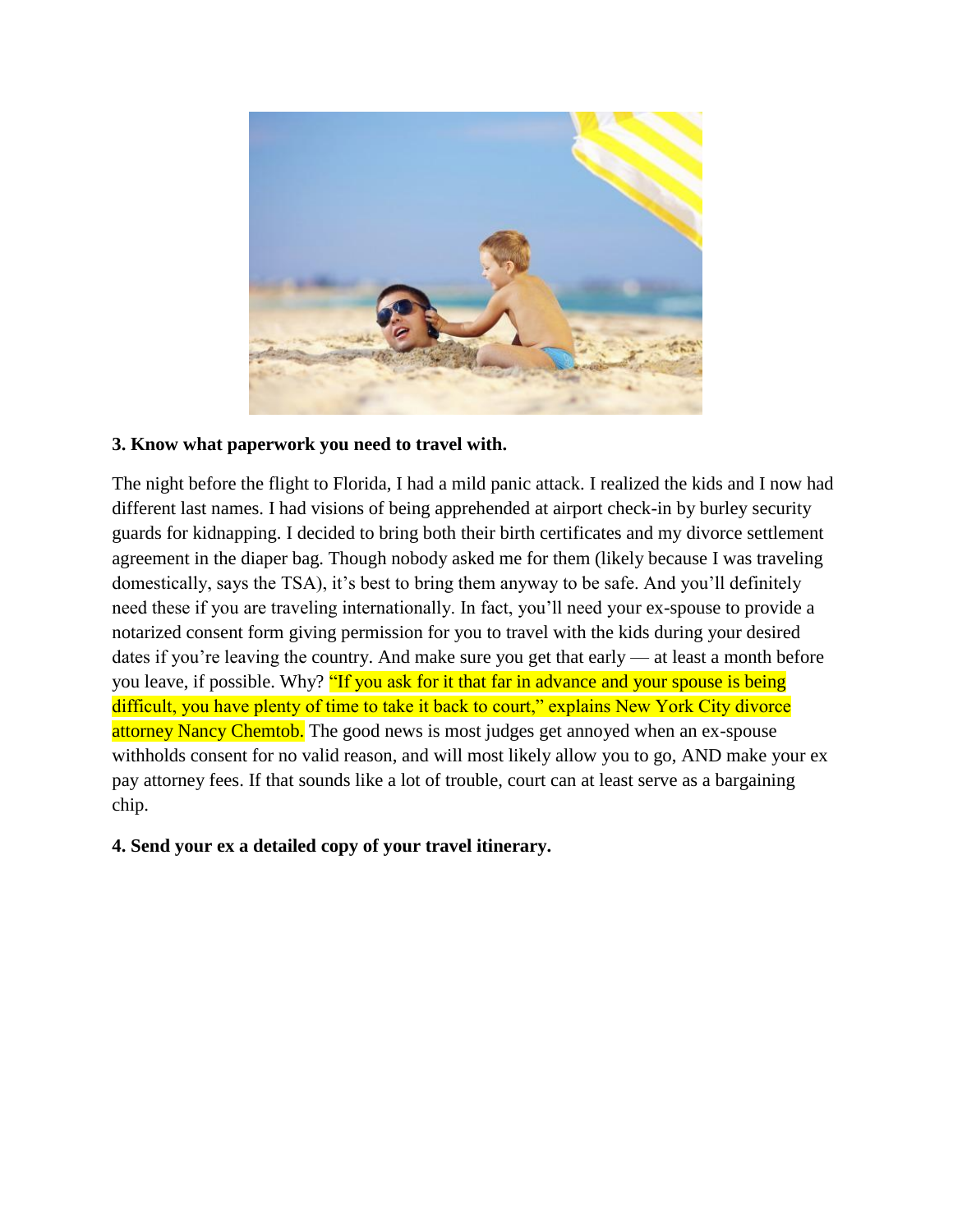

*Make sure to give your ex all the trip information. (Photo: Thinkstock)*

Even though your ex can technically reach you (and even possibly your kids) by cell phone, make sure you send him an email with your flight information, the name and phone number of the hotel or hotels where you'll be staying, and information about how you're getting from place to place (for example, whether you're renting a car and driving to the resort, or taking a shuttle service). "Treat your ex-spouse exactly how you'd want to be treated, which means providing him or her with all the information you'd need to feel at ease," advises Chemtob. Most of the time, your ex will feel reassured by all the information, especially if it's your first time traveling alone with the kids and he's a little apprehensive.

If things are more tense between you two, more information wards off problems down the road. A friend of mine forgot to send her litigious ex her flight numbers when she took the kids on a recent trip to California, even though her parenting plan required her to provide it. "He knew the day [and] time we were traveling, and when we were landing — my kids even texted him right before and after the flights," she says. Despite all that, he took her to court for contempt. "He literally cried on the witness stand that he was so worried that the plane would crash and he wouldn't know his own children had died!" she recalls. As a result, she had to pay a \$500 penalty and his attorney fees.

### **5. Don't freak out if your ex acts up.**

The day before we were supposed to leave for Florida, my ex sent me emails demanding Ivry, the family dog, spend the week with him. I replied that I'd already arranged for her to stay with my babysitter and her kids, who were looking forward to five days of romping with her the local park and the beach. He was adamant, and after a few back-and-forth email clashes over the canine, I realized it wasn't really about the dog. I told him he could have her for the weekend. Turns out experts say I made the right call. "Sometimes the spouse not going on the trip feels left